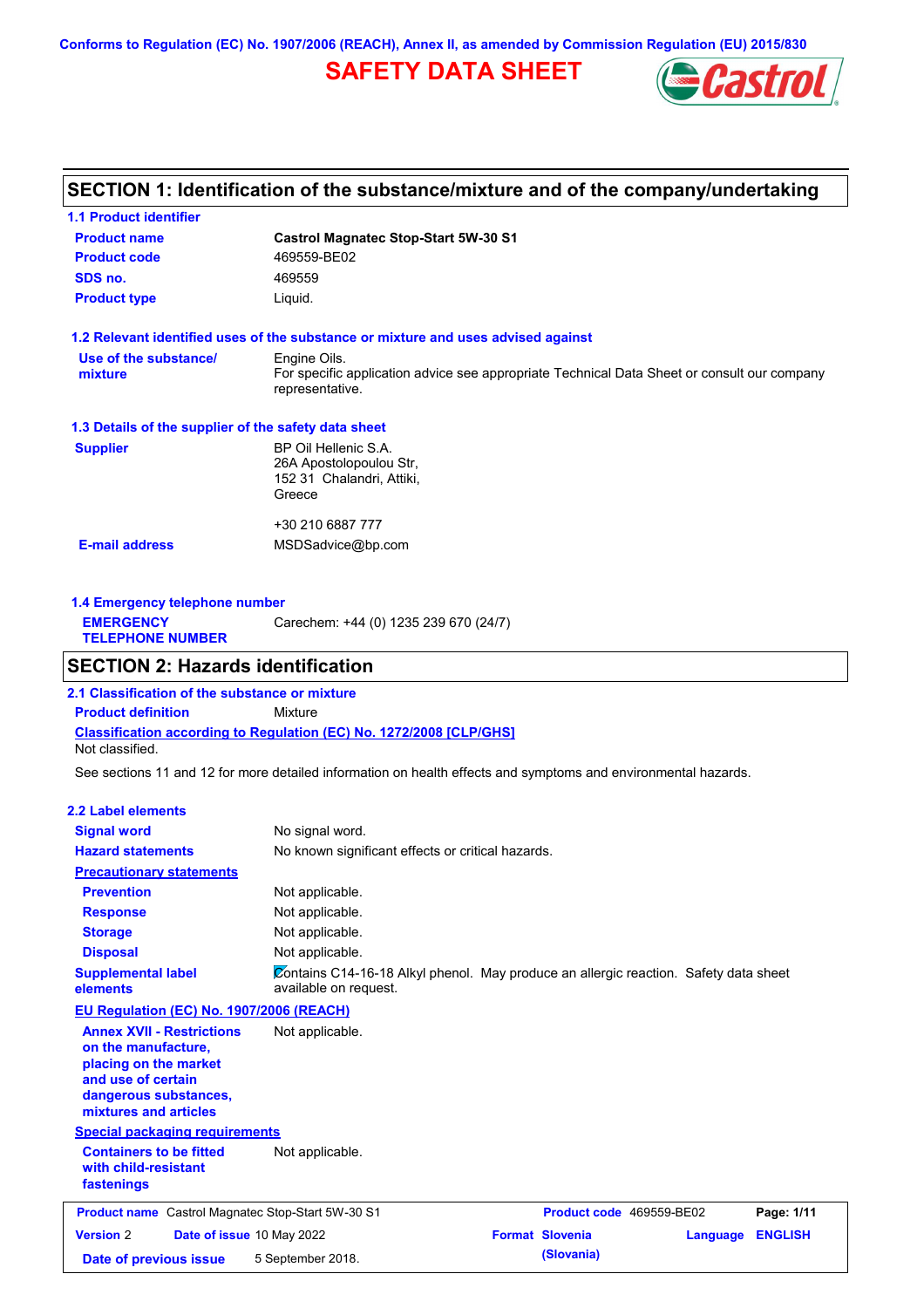## **SECTION 2: Hazards identification**

| <b>Tactile warning of danger</b>                                                                                         | Not applicable.                                                                                                                                                                                                                 |
|--------------------------------------------------------------------------------------------------------------------------|---------------------------------------------------------------------------------------------------------------------------------------------------------------------------------------------------------------------------------|
| 2.3 Other hazards                                                                                                        |                                                                                                                                                                                                                                 |
| <b>Results of PBT and vPvB</b><br>assessment                                                                             | Product does not meet the criteria for PBT or vPvB according to Regulation (EC) No. 1907/2006,<br>Annex XIII.                                                                                                                   |
| <b>Product meets the criteria</b><br>for PBT or vPvB according<br>to Regulation (EC) No.<br><b>1907/2006, Annex XIII</b> | This mixture does not contain any substances that are assessed to be a PBT or a vPvB.                                                                                                                                           |
| Other hazards which do<br>not result in classification                                                                   | Defatting to the skin.<br><b>USED ENGINE OILS</b><br>Used engine oil may contain hazardous components which have the potential to cause skin<br>cancer.<br>See Toxicological Information, section 11 of this Safety Data Sheet. |

## **SECTION 3: Composition/information on ingredients**

| <b>3.2 Mixtures</b><br><b>Product definition</b><br>Mixture                            |                                                                                        |             |                                               |             |
|----------------------------------------------------------------------------------------|----------------------------------------------------------------------------------------|-------------|-----------------------------------------------|-------------|
| Mighly refined base oil (IP 346 DMSO extract < 3%). Proprietary performance additives. |                                                                                        |             |                                               |             |
| <b>Product/ingredient</b><br>name                                                      | <b>Identifiers</b>                                                                     | %           | <b>Regulation (EC) No.</b><br>1272/2008 [CLP] | <b>Type</b> |
| Lubricating oils (petroleum), C20-50,<br>hydrotreated neutral oil-based                | REACH #: 01-2119474889-13<br>$EC: 276-738-4$<br>CAS: 72623-87-1<br>Index: 649-483-00-5 | $≥25 - ≤50$ | Asp. Tox. 1, H304                             | $[1]$       |
| C14-16-18 Alkyl phenol                                                                 | REACH #: 01-2119498288-19                                                              | $\leq 0.3$  | Skin Sens. 1B, H317<br>STOT RE 2. H373        | $[1]$       |

**See Section 16 for the full text of the H statements declared above.**

Type

[1] Substance classified with a health or environmental hazard

[2] Substance with a workplace exposure limit

[3] Substance meets the criteria for PBT according to Regulation (EC) No. 1907/2006, Annex XIII

[4] Substance meets the criteria for vPvB according to Regulation (EC) No. 1907/2006, Annex XIII

[5] Substance of equivalent concern

[6] Additional disclosure due to company policy

Occupational exposure limits, if available, are listed in Section 8.

## **SECTION 4: First aid measures**

#### Do not induce vomiting unless directed to do so by medical personnel. Get medical attention if symptoms occur. In case of contact, immediately flush eyes with plenty of water for at least 15 minutes. Eyelids should be held away from the eyeball to ensure thorough rinsing. Check for and remove any contact lenses. Get medical attention. **4.1 Description of first aid measures**  $\mathbb F$ inhaled, remove to fresh air. In case of inhalation of decomposition products in a fire, symptoms may be delayed. The exposed person may need to be kept under medical surveillance for 48 hours. Get medical attention if symptoms occur. **Ingestion Inhalation Eye contact Protection of first-aiders** No action shall be taken involving any personal risk or without suitable training. **Skin contact** Wash skin thoroughly with soap and water or use recognised skin cleanser. Remove contaminated clothing and shoes. Wash clothing before reuse. Clean shoes thoroughly before reuse. Get medical attention if irritation develops.

#### **4.2 Most important symptoms and effects, both acute and delayed**

See Section 11 for more detailed information on health effects and symptoms.

#### **Potential acute health effects**

| <b>Inhalation</b>   |                                                          | <b>Exposure to decomposition products may cause a health hazard.</b> Serious effects may be<br>delayed following exposure. |                        |                                 |                |
|---------------------|----------------------------------------------------------|----------------------------------------------------------------------------------------------------------------------------|------------------------|---------------------------------|----------------|
| Ingestion           |                                                          | No known significant effects or critical hazards.                                                                          |                        |                                 |                |
| <b>Skin contact</b> |                                                          | Defatting to the skin. May cause skin dryness and irritation.                                                              |                        |                                 |                |
|                     | <b>Product name</b> Castrol Magnatec Stop-Start 5W-30 S1 |                                                                                                                            |                        | <b>Product code</b> 469559-BE02 | Page: 2/11     |
| <b>Version 2</b>    | Date of issue 10 May 2022                                |                                                                                                                            | <b>Format Slovenia</b> | Language                        | <b>ENGLISH</b> |
|                     | 5 September 2018.<br>Date of previous issue              |                                                                                                                            | (Slovania)             |                                 |                |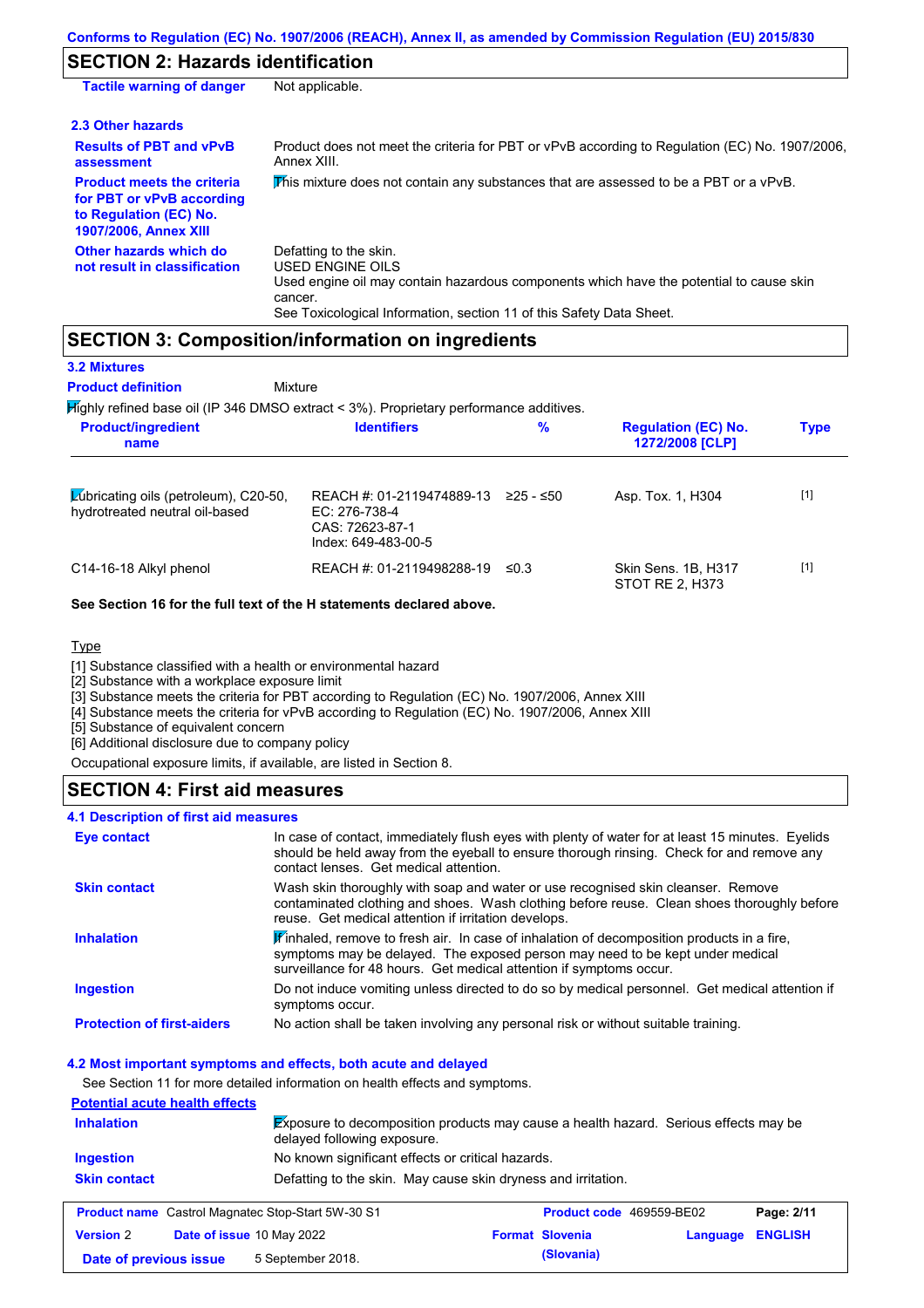# **SECTION 4: First aid measures**

| <b>Eye contact</b>  | No known significant effects or critical hazards.                                                                 |
|---------------------|-------------------------------------------------------------------------------------------------------------------|
|                     | Delayed and immediate effects as well as chronic effects from short and long-term exposure                        |
| <b>Inhalation</b>   | Overexposure to the inhalation of airborne droplets or aerosols may cause irritation of the<br>respiratory tract. |
| <b>Ingestion</b>    | Ingestion of large quantities may cause nausea and diarrhoea.                                                     |
| <b>Skin contact</b> | Prolonged or repeated contact can defat the skin and lead to irritation and/or dermatitis.                        |
| <b>Eye contact</b>  | Potential risk of transient stinging or redness if accidental eye contact occurs.                                 |

|  |  | <b>Notes to physicial</b> |  |
|--|--|---------------------------|--|
|  |  |                           |  |

**Rotes to produce to prope to propent** Treatment should in general be symptomatic and directed to relieving any effects. In case of inhalation of decomposition products in a fire, symptoms may be delayed. The exposed person may need to be kept under medical surveillance for 48 hours.

## **SECTION 5: Firefighting measures**

| 5.1 Extinguishing media                                   |                                                                                                                                                                                                                                                                                                                                                                   |
|-----------------------------------------------------------|-------------------------------------------------------------------------------------------------------------------------------------------------------------------------------------------------------------------------------------------------------------------------------------------------------------------------------------------------------------------|
| <b>Suitable extinguishing</b><br>media                    | In case of fire, use foam, dry chemical or carbon dioxide extinguisher or spray.                                                                                                                                                                                                                                                                                  |
| <b>Unsuitable extinguishing</b><br>media                  | Do not use water jet. The use of a water jet may cause the fire to spread by splashing the<br>burning product.                                                                                                                                                                                                                                                    |
| 5.2 Special hazards arising from the substance or mixture |                                                                                                                                                                                                                                                                                                                                                                   |
| <b>Hazards from the</b><br>substance or mixture           | In a fire or if heated, a pressure increase will occur and the container may burst.                                                                                                                                                                                                                                                                               |
| <b>Hazardous combustion</b><br>products                   | Combustion products may include the following:<br>carbon oxides (CO, CO <sub>2</sub> ) (carbon monoxide, carbon dioxide)<br>metal oxide/oxides<br>nitrogen oxides (NO, NO <sub>2</sub> etc.)                                                                                                                                                                      |
| <b>5.3 Advice for firefighters</b>                        |                                                                                                                                                                                                                                                                                                                                                                   |
| <b>Special precautions for</b><br>fire-fighters           | No action shall be taken involving any personal risk or without suitable training. Promptly<br>isolate the scene by removing all persons from the vicinity of the incident if there is a fire.                                                                                                                                                                    |
| <b>Special protective</b><br>equipment for fire-fighters  | Fire-fighters should wear appropriate protective equipment and self-contained breathing<br>apparatus (SCBA) with a full face-piece operated in positive pressure mode. Clothing for fire-<br>fighters (including helmets, protective boots and gloves) conforming to European standard EN<br>469 will provide a basic level of protection for chemical incidents. |

## **SECTION 6: Accidental release measures**

|                                                          | 6.1 Personal precautions, protective equipment and emergency procedures                                                                                                                                                                                                                                                                                                                        |
|----------------------------------------------------------|------------------------------------------------------------------------------------------------------------------------------------------------------------------------------------------------------------------------------------------------------------------------------------------------------------------------------------------------------------------------------------------------|
| For non-emergency<br>personnel                           | No action shall be taken involving any personal risk or without suitable training. Evacuate<br>surrounding areas. Keep unnecessary and unprotected personnel from entering. Do not touch<br>or walk through spilt material. Floors may be slippery; use care to avoid falling. Put on<br>appropriate personal protective equipment.                                                            |
| For emergency responders                                 | If specialised clothing is required to deal with the spillage, take note of any information in<br>Section 8 on suitable and unsuitable materials. See also the information in "For non-<br>emergency personnel".                                                                                                                                                                               |
| <b>6.2 Environmental</b><br>precautions                  | Avoid dispersal of spilt material and runoff and contact with soil, waterways, drains and sewers.<br>Inform the relevant authorities if the product has caused environmental pollution (sewers,<br>waterways, soil or air).                                                                                                                                                                    |
| 6.3 Methods and material for containment and cleaning up |                                                                                                                                                                                                                                                                                                                                                                                                |
| <b>Small spill</b>                                       | Stop leak if without risk. Move containers from spill area. Absorb with an inert material and<br>place in an appropriate waste disposal container. Dispose of via a licensed waste disposal<br>contractor.                                                                                                                                                                                     |
| Large spill                                              | Stop leak if without risk. Move containers from spill area. Prevent entry into sewers, water<br>courses, basements or confined areas. Contain and collect spillage with non-combustible,<br>absorbent material e.g. sand, earth, vermiculite or diatomaceous earth and place in container<br>for disposal according to local regulations. Dispose of via a licensed waste disposal contractor. |

| <b>Product name</b> Castrol Magnatec Stop-Start 5W-30 S1 |  |                                  | <b>Product code</b> 469559-BE02 |                         | Page: 3/11 |
|----------------------------------------------------------|--|----------------------------------|---------------------------------|-------------------------|------------|
| <b>Version 2</b>                                         |  | <b>Date of issue 10 May 2022</b> | <b>Format Slovenia</b>          | <b>Language ENGLISH</b> |            |
| Date of previous issue                                   |  | 5 September 2018.                | (Slovania)                      |                         |            |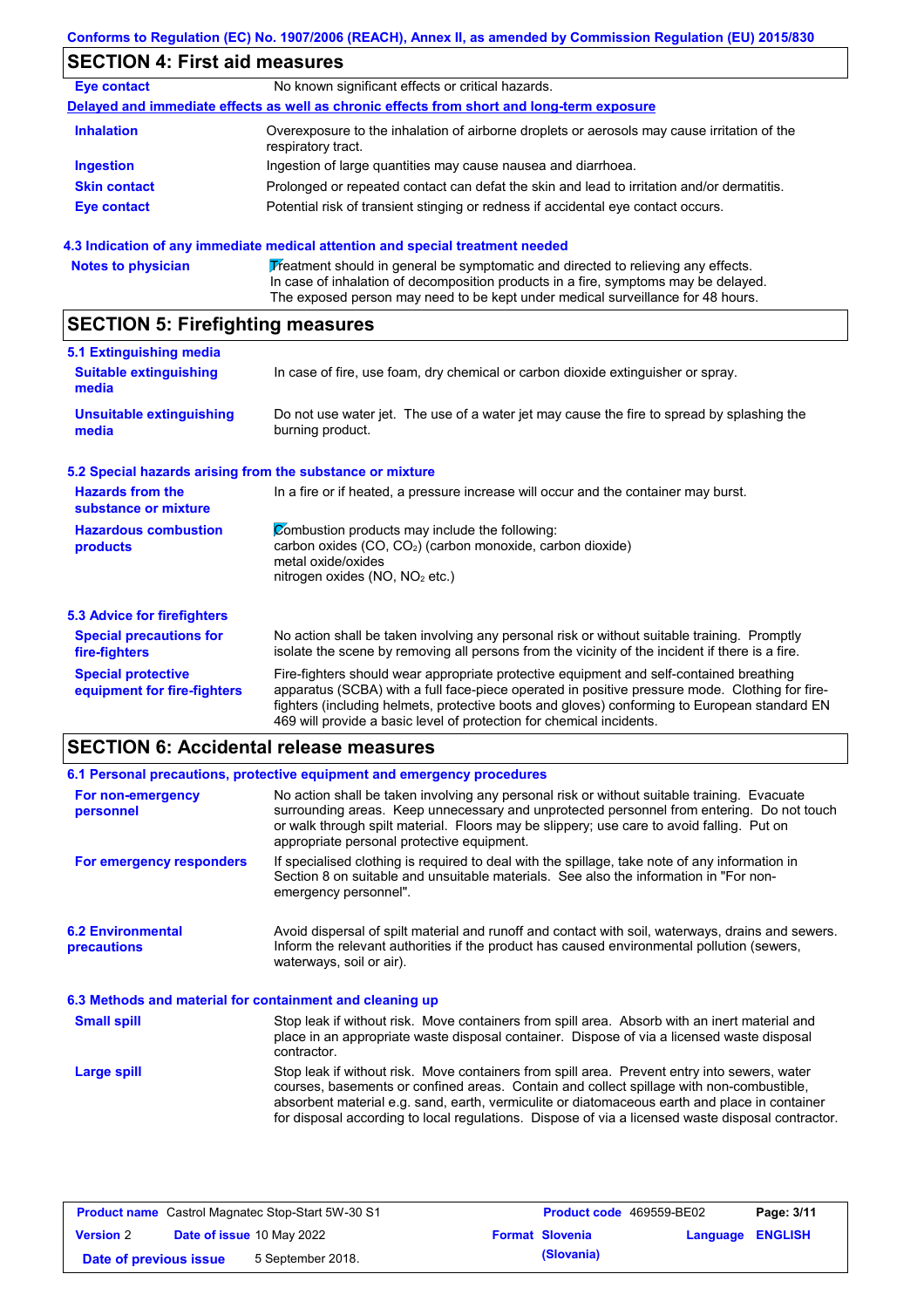## **SECTION 6: Accidental release measures**

| 6.4 Reference to other | See Section 1 for emergency contact information.                            |
|------------------------|-----------------------------------------------------------------------------|
| sections               | See Section 5 for firefighting measures.                                    |
|                        | See Section 8 for information on appropriate personal protective equipment. |
|                        | See Section 12 for environmental precautions.                               |
|                        | See Section 13 for additional waste treatment information.                  |

## **SECTION 7: Handling and storage**

| 7.1 Precautions for safe handling                                                    |                                                                                                                                                                                                                                                                                                                                                                                                                                                                                          |
|--------------------------------------------------------------------------------------|------------------------------------------------------------------------------------------------------------------------------------------------------------------------------------------------------------------------------------------------------------------------------------------------------------------------------------------------------------------------------------------------------------------------------------------------------------------------------------------|
| <b>Protective measures</b>                                                           | Put on appropriate personal protective equipment.                                                                                                                                                                                                                                                                                                                                                                                                                                        |
| <b>Advice on general</b><br>occupational hygiene                                     | Eating, drinking and smoking should be prohibited in areas where this material is handled,<br>stored and processed. Wash thoroughly after handling. Remove contaminated clothing and<br>protective equipment before entering eating areas. See also Section 8 for additional<br>information on hygiene measures.                                                                                                                                                                         |
| <b>7.2 Conditions for safe</b><br>storage, including any<br><i>incompatibilities</i> | Store in accordance with local regulations. Store in a dry, cool and well-ventilated area, away<br>from incompatible materials (see Section 10). Keep away from heat and direct sunlight. Keep<br>container tightly closed and sealed until ready for use. Containers that have been opened must<br>be carefully resealed and kept upright to prevent leakage. Store and use only in equipment/<br>containers designed for use with this product. Do not store in unlabelled containers. |
| <b>Not suitable</b>                                                                  | Prolonged exposure to elevated temperature.                                                                                                                                                                                                                                                                                                                                                                                                                                              |
| 7.3 Specific end use(s)                                                              |                                                                                                                                                                                                                                                                                                                                                                                                                                                                                          |
| <b>Recommendations</b>                                                               | See section 1.2 and Exposure scenarios in annex, if applicable.                                                                                                                                                                                                                                                                                                                                                                                                                          |
|                                                                                      | CECTION 0. Evansure controlate research protection                                                                                                                                                                                                                                                                                                                                                                                                                                       |

## **SECTION 8: Exposure controls/personal protection**

### **8.1 Control parameters**

#### **Occupational exposure limits** No exposure limit value known.

Whilst specific OELs for certain components may be shown in this section, other components may be present in any mist, vapour or dust produced. Therefore, the specific OELs may not be applicable to the product as a whole and are provided for guidance only.

**Recommended monitoring procedures**

If this product contains ingredients with exposure limits, personal, workplace atmosphere or biological monitoring may be required to determine the effectiveness of the ventilation or other control measures and/or the necessity to use respiratory protective equipment. Reference should be made to monitoring standards, such as the following: European Standard EN 689 (Workplace atmospheres - Guidance for the assessment of exposure by inhalation to chemical agents for comparison with limit values and measurement strategy) European Standard EN 14042 (Workplace atmospheres - Guide for the application and use of procedures for the assessment of exposure to chemical and biological agents) European Standard EN 482 (Workplace atmospheres - General requirements for the performance of procedures for the measurement of chemical agents) Reference to national guidance documents for methods for the determination of hazardous substances will also be required.

### **Derived No Effect Level**

No DNELs/DMELs available.

### **Predicted No Effect Concentration**

No PNECs available

| <b>Appropriate engineering</b><br><b>controls</b>        | Provide exhaust ventilation or other engineering controls to keep the relevant airborne<br>concentrations below their respective occupational exposure limits.<br>All activities involving chemicals should be assessed for their risks to health, to ensure<br>exposures are adequately controlled. Personal protective equipment should only be considered<br>after other forms of control measures (e.g. engineering controls) have been suitably evaluated.<br>Personal protective equipment should conform to appropriate standards, be suitable for use, be |  |                          |          |                |  |
|----------------------------------------------------------|-------------------------------------------------------------------------------------------------------------------------------------------------------------------------------------------------------------------------------------------------------------------------------------------------------------------------------------------------------------------------------------------------------------------------------------------------------------------------------------------------------------------------------------------------------------------|--|--------------------------|----------|----------------|--|
|                                                          | kept in good condition and properly maintained.<br>Your supplier of personal protective equipment should be consulted for advice on selection and<br>appropriate standards. For further information contact your national organisation for standards.<br>The final choice of protective equipment will depend upon a risk assessment. It is important to<br>ensure that all items of personal protective equipment are compatible.                                                                                                                                |  |                          |          |                |  |
| <b>Individual protection measures</b>                    |                                                                                                                                                                                                                                                                                                                                                                                                                                                                                                                                                                   |  |                          |          |                |  |
| <b>Hygiene measures</b>                                  | Wash hands, forearms and face thoroughly after handling chemical products, before eating,<br>smoking and using the lavatory and at the end of the working period. Ensure that eyewash<br>stations and safety showers are close to the workstation location.                                                                                                                                                                                                                                                                                                       |  |                          |          |                |  |
| <b>Respiratory protection</b>                            |                                                                                                                                                                                                                                                                                                                                                                                                                                                                                                                                                                   |  |                          |          |                |  |
| <b>Product name</b> Castrol Magnatec Stop-Start 5W-30 S1 |                                                                                                                                                                                                                                                                                                                                                                                                                                                                                                                                                                   |  | Product code 469559-BE02 |          | Page: 4/11     |  |
| Date of issue 10 May 2022<br><b>Version 2</b>            |                                                                                                                                                                                                                                                                                                                                                                                                                                                                                                                                                                   |  | <b>Format Slovenia</b>   | Language | <b>ENGLISH</b> |  |

**Date of previous issue 5** September 2018. **(Slovania) (Slovania)**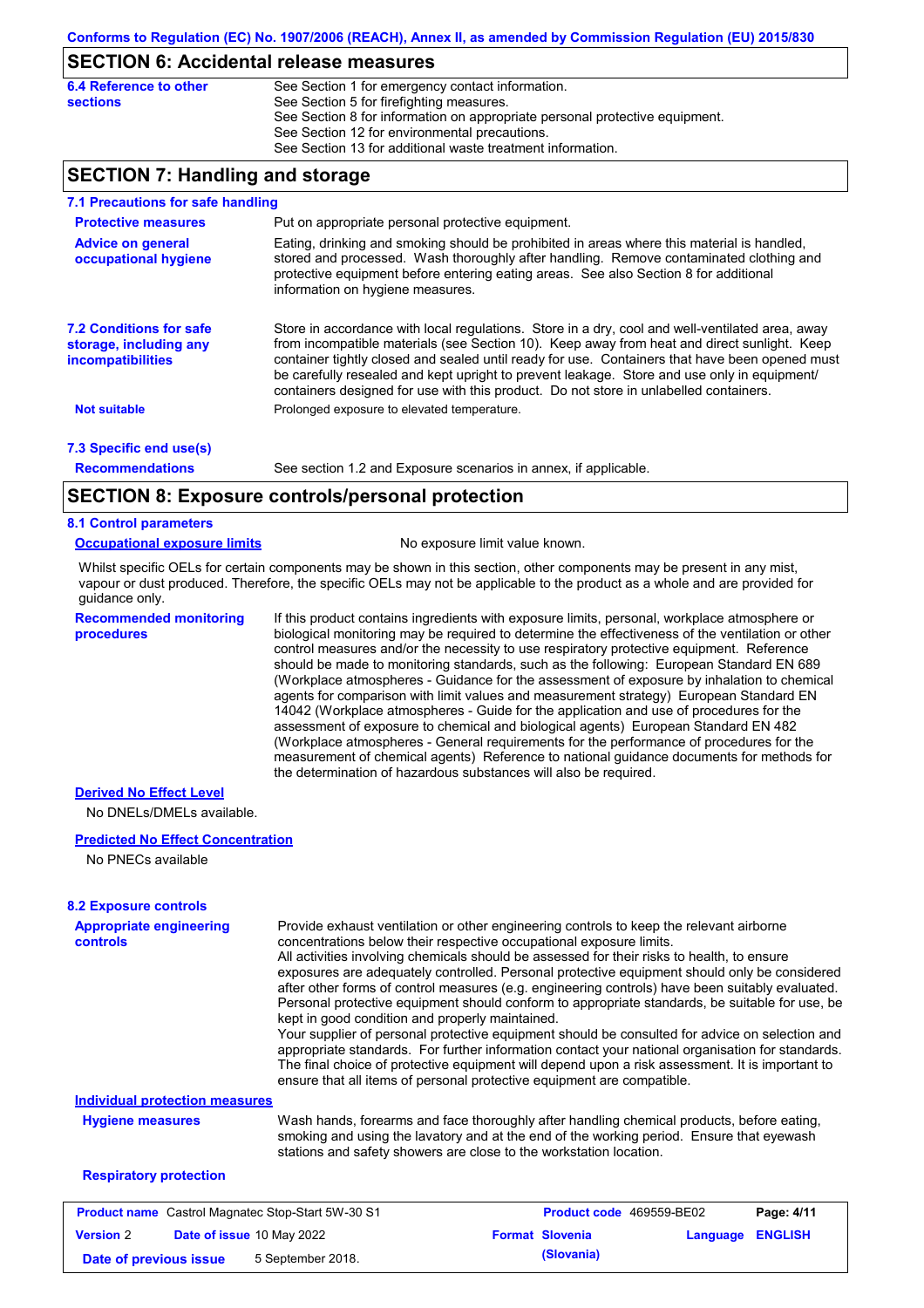# **SECTION 8: Exposure controls/personal protection**

|                            | In case of insufficient ventilation, wear suitable respiratory equipment.<br>The correct choice of respiratory protection depends upon the chemicals being handled, the<br>conditions of work and use, and the condition of the respiratory equipment. Safety procedures<br>should be developed for each intended application. Respiratory protection equipment should<br>therefore be chosen in consultation with the supplier/manufacturer and with a full assessment<br>of the working conditions.                                                                                                                                             |
|----------------------------|---------------------------------------------------------------------------------------------------------------------------------------------------------------------------------------------------------------------------------------------------------------------------------------------------------------------------------------------------------------------------------------------------------------------------------------------------------------------------------------------------------------------------------------------------------------------------------------------------------------------------------------------------|
| <b>Eye/face protection</b> | Safety glasses with side shields.                                                                                                                                                                                                                                                                                                                                                                                                                                                                                                                                                                                                                 |
| <b>Skin protection</b>     |                                                                                                                                                                                                                                                                                                                                                                                                                                                                                                                                                                                                                                                   |
| <b>Hand protection</b>     | <b>General Information:</b>                                                                                                                                                                                                                                                                                                                                                                                                                                                                                                                                                                                                                       |
|                            | Because specific work environments and material handling practices vary, safety procedures<br>should be developed for each intended application. The correct choice of protective gloves<br>depends upon the chemicals being handled, and the conditions of work and use. Most gloves<br>provide protection for only a limited time before they must be discarded and replaced (even the<br>best chemically resistant gloves will break down after repeated chemical exposures).                                                                                                                                                                  |
|                            | Gloves should be chosen in consultation with the supplier / manufacturer and taking account of<br>a full assessment of the working conditions.                                                                                                                                                                                                                                                                                                                                                                                                                                                                                                    |
|                            | Recommended: Nitrile gloves.<br><b>Breakthrough time:</b>                                                                                                                                                                                                                                                                                                                                                                                                                                                                                                                                                                                         |
|                            | Breakthrough time data are generated by glove manufacturers under laboratory test conditions<br>and represent how long a glove can be expected to provide effective permeation resistance. It<br>is important when following breakthrough time recommendations that actual workplace<br>conditions are taken into account. Always consult with your glove supplier for up-to-date<br>technical information on breakthrough times for the recommended glove type.<br>Our recommendations on the selection of gloves are as follows:                                                                                                                |
|                            | Continuous contact:                                                                                                                                                                                                                                                                                                                                                                                                                                                                                                                                                                                                                               |
|                            | Gloves with a minimum breakthrough time of 240 minutes, or >480 minutes if suitable gloves<br>can be obtained.<br>If suitable gloves are not available to offer that level of protection, gloves with shorter<br>breakthrough times may be acceptable as long as appropriate glove maintenance and<br>replacement regimes are determined and adhered to.                                                                                                                                                                                                                                                                                          |
|                            | Short-term / splash protection:                                                                                                                                                                                                                                                                                                                                                                                                                                                                                                                                                                                                                   |
|                            | Recommended breakthrough times as above.<br>It is recognised that for short-term, transient exposures, gloves with shorter breakthrough times<br>may commonly be used. Therefore, appropriate maintenance and replacement regimes must<br>be determined and rigorously followed.                                                                                                                                                                                                                                                                                                                                                                  |
|                            | <b>Glove Thickness:</b>                                                                                                                                                                                                                                                                                                                                                                                                                                                                                                                                                                                                                           |
|                            | For general applications, we recommend gloves with a thickness typically greater than 0.35 mm.                                                                                                                                                                                                                                                                                                                                                                                                                                                                                                                                                    |
|                            | It should be emphasised that glove thickness is not necessarily a good predictor of glove<br>resistance to a specific chemical, as the permeation efficiency of the glove will be dependent<br>on the exact composition of the glove material. Therefore, glove selection should also be based<br>on consideration of the task requirements and knowledge of breakthrough times.<br>Glove thickness may also vary depending on the glove manufacturer, the glove type and the<br>glove model. Therefore, the manufacturers' technical data should always be taken into account<br>to ensure selection of the most appropriate glove for the task. |
|                            | Note: Depending on the activity being conducted, gloves of varying thickness may be required<br>for specific tasks. For example:                                                                                                                                                                                                                                                                                                                                                                                                                                                                                                                  |
|                            | • Thinner gloves (down to 0.1 mm or less) may be required where a high degree of manual<br>dexterity is needed. However, these gloves are only likely to give short duration protection and<br>would normally be just for single use applications, then disposed of.                                                                                                                                                                                                                                                                                                                                                                              |
|                            | • Thicker gloves (up to 3 mm or more) may be required where there is a mechanical (as well<br>as a chemical) risk i.e. where there is abrasion or puncture potential.                                                                                                                                                                                                                                                                                                                                                                                                                                                                             |

| <b>Product name</b> Castrol Magnatec Stop-Start 5W-30 S1 |  |                                  | <b>Product code</b> 469559-BE02 |                        | Page: 5/11              |  |
|----------------------------------------------------------|--|----------------------------------|---------------------------------|------------------------|-------------------------|--|
| <b>Version 2</b>                                         |  | <b>Date of issue 10 May 2022</b> |                                 | <b>Format Slovenia</b> | <b>Language ENGLISH</b> |  |
| Date of previous issue                                   |  | 5 September 2018.                |                                 | (Slovania)             |                         |  |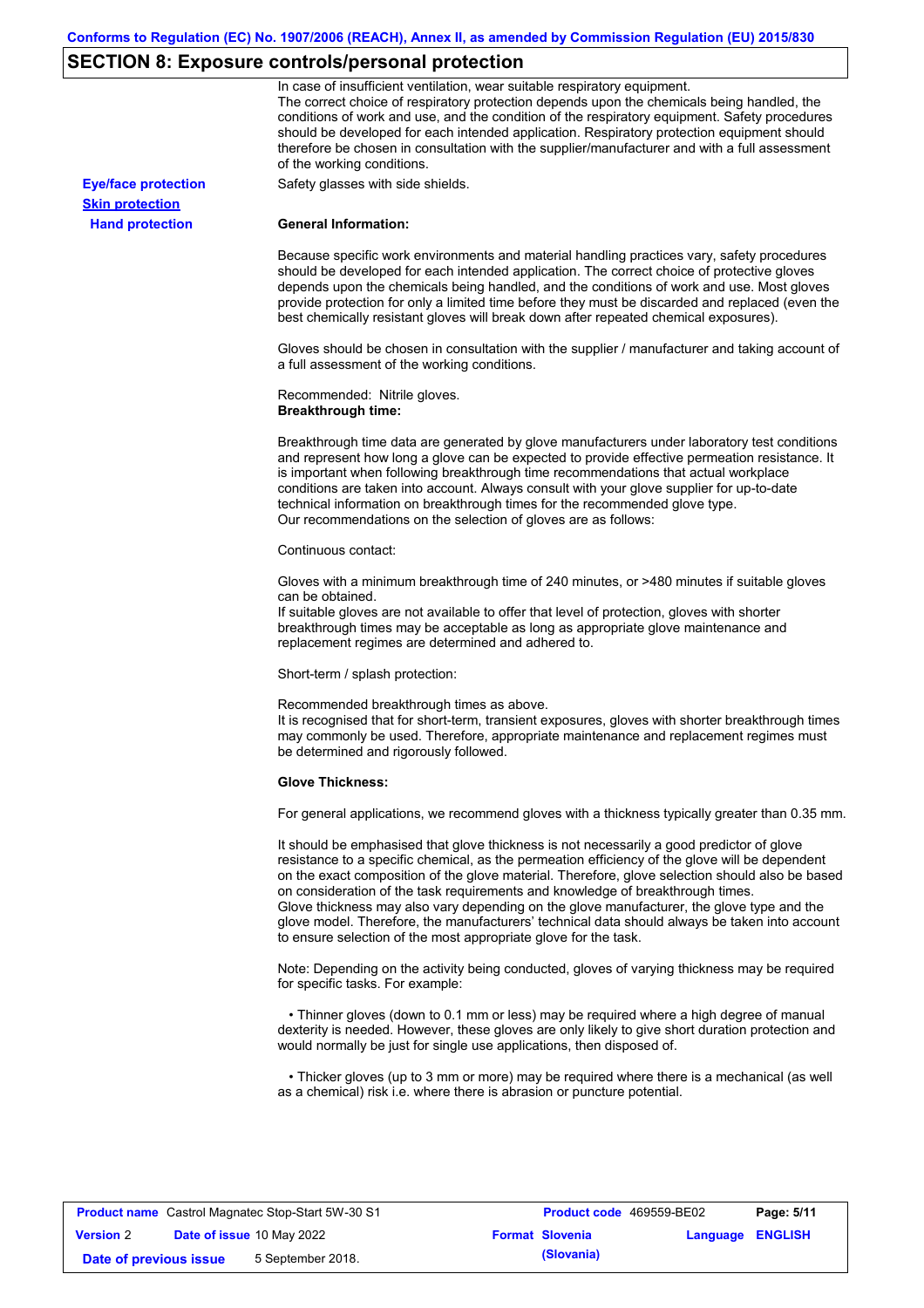# **SECTION 8: Exposure controls/personal protection**

| <b>Skin and body</b>                             | Use of protective clothing is good industrial practice.                                                                                                                                                                                                                                                                                                                                                               |
|--------------------------------------------------|-----------------------------------------------------------------------------------------------------------------------------------------------------------------------------------------------------------------------------------------------------------------------------------------------------------------------------------------------------------------------------------------------------------------------|
|                                                  | Personal protective equipment for the body should be selected based on the task being<br>performed and the risks involved and should be approved by a specialist before handling this<br>product.                                                                                                                                                                                                                     |
|                                                  | Cotton or polyester/cotton overalls will only provide protection against light superficial<br>contamination that will not soak through to the skin. Overalls should be laundered on a regular<br>basis. When the risk of skin exposure is high (e.g. when cleaning up spillages or if there is a<br>risk of splashing) then chemical resistant aprons and/or impervious chemical suits and boots<br>will be required. |
| <b>Refer to standards:</b>                       | Respiratory protection: EN 529<br>Gloves: EN 420, EN 374<br>Eye protection: EN 166<br>Filtering half-mask: EN 149<br>Filtering half-mask with valve: EN 405<br>Half-mask: EN 140 plus filter<br>Full-face mask: EN 136 plus filter<br>Particulate filters: EN 143<br>Gas/combined filters: EN 14387                                                                                                                   |
| <b>Environmental exposure</b><br><b>controls</b> | Emissions from ventilation or work process equipment should be checked to ensure they<br>comply with the requirements of environmental protection legislation. In some cases, fume<br>scrubbers, filters or engineering modifications to the process equipment will be necessary to<br>reduce emissions to acceptable levels.                                                                                         |

# **SECTION 9: Physical and chemical properties**

The conditions of measurement of all properties are at standard temperature and pressure unless otherwise indicated.

### **9.1 Information on basic physical and chemical properties**

| <b>Appearance</b>                               |                                              |
|-------------------------------------------------|----------------------------------------------|
| <b>Physical state</b>                           | Liquid.                                      |
| <b>Colour</b>                                   | Amber. [Light]                               |
| <b>Odour</b>                                    | Not available.                               |
| <b>Odour threshold</b>                          | Not available.                               |
| рH                                              | Mot applicable.                              |
| <b>Melting point/freezing point</b>             | Not available.                               |
| Initial boiling point and boiling<br>range      | Not available.                               |
| <b>Pour point</b>                               | -46 $^{\circ}$ C                             |
| <b>Flash point</b>                              | Closed cup: 209°C (408.2°F) [Pensky-Martens] |
| <b>Evaporation rate</b>                         | Not available.                               |
| <b>Flammability (solid, gas)</b>                | Not available.                               |
| Upper/lower flammability or<br>explosive limits | Not available.                               |
| <b>Vapour pressure</b>                          | Not available.                               |

|                         |                                                                                |           |          | Vapour Pressure at 20°C<br>Vapour pressure at 50°C |             |     |               |
|-------------------------|--------------------------------------------------------------------------------|-----------|----------|----------------------------------------------------|-------------|-----|---------------|
|                         | <b>Ingredient name</b>                                                         | mm Hg kPa |          | <b>Method</b>                                      | mm<br>Hg    | kPa | <b>Method</b> |
|                         | Lubricating oils<br>(petroleum), C20-50,<br>hydrotreated neutral oil-<br>based | < 0.08    | < 0.011  | <b>ASTM D 5191</b>                                 |             |     |               |
|                         | Lubricating oils<br>(petroleum), C20-50,<br>hydrotreated neutral oil-<br>based | < 0.08    | < 0.011  | <b>ASTM D 5191</b>                                 |             |     |               |
|                         | bis(nonylphenyl)amine                                                          | < 0.01    | < 0.0013 | EU A.4                                             | $\mathbf 0$ | 0   | EU A.4        |
|                         | Distillates (petroleum),<br>solvent-dewaxed<br>heavy paraffinic                | < 0.08    | < 0.011  | <b>ASTM D 5191</b>                                 |             |     |               |
|                         | Distillates (petroleum),<br>hydrotreated heavy<br>paraffinic                   | < 0.08    | < 0.011  | <b>ASTM D 5191</b>                                 |             |     |               |
| <b>Vapour density</b>   | Not available.                                                                 |           |          |                                                    |             |     |               |
| <b>Relative density</b> | Not available.                                                                 |           |          |                                                    |             |     |               |

**Version** 2 **Date of issue** 10 May 2022 **Format Slovenia Language ENGLISH Date of previous issue 5** September 2018. **(Slovania) (Slovania)**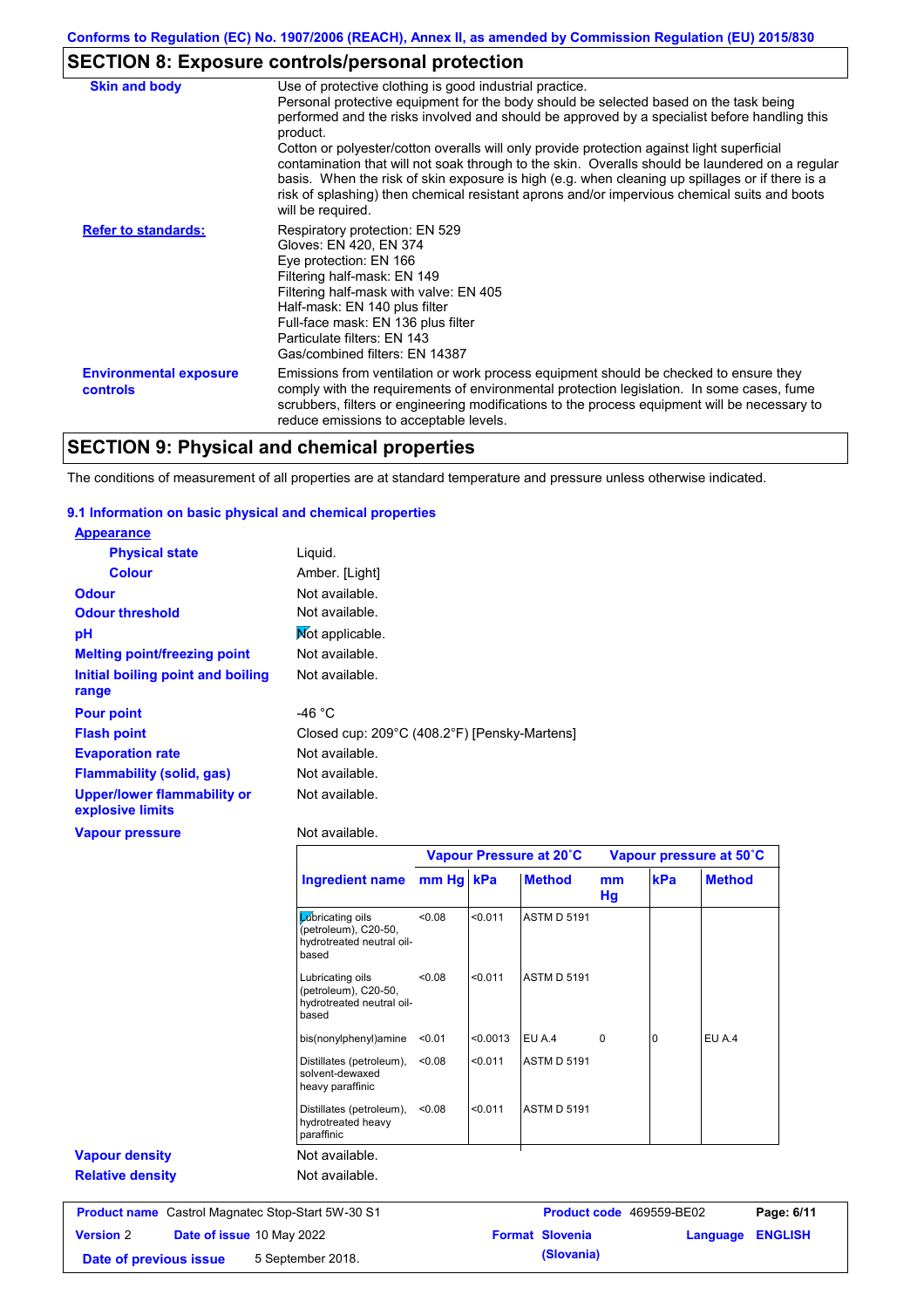# **SECTION 9: Physical and chemical properties**

| <b>Density</b>                                    | <1000 kg/m <sup>3</sup> (<1 g/cm <sup>3</sup> ) at 15 <sup>°</sup> C                                                                       |     |     |                |  |
|---------------------------------------------------|--------------------------------------------------------------------------------------------------------------------------------------------|-----|-----|----------------|--|
| <b>Solubility(ies)</b>                            | insoluble in water.                                                                                                                        |     |     |                |  |
| <b>Partition coefficient: n-octanol/</b><br>water | Mot applicable.                                                                                                                            |     |     |                |  |
| <b>Auto-ignition temperature</b>                  | <b>Ingredient name</b>                                                                                                                     | °C  | °F  | <b>Method</b>  |  |
|                                                   | bis(nonylphenyl)amine                                                                                                                      | 440 | 824 | <b>EU A.15</b> |  |
| <b>Decomposition temperature</b>                  | Not available.                                                                                                                             |     |     |                |  |
| <b>Viscosity</b>                                  | Kinematic: 59.9 mm <sup>2</sup> /s (59.9 cSt) at 40 $^{\circ}$ C<br>Kinematic: $10.3 \text{ mm}^2/\text{s}$ (10.3 cSt) at 100 $^{\circ}$ C |     |     |                |  |
| <b>Explosive properties</b>                       | Not available.                                                                                                                             |     |     |                |  |
| <b>Oxidising properties</b>                       | Not available.                                                                                                                             |     |     |                |  |
| <b>Particle characteristics</b>                   |                                                                                                                                            |     |     |                |  |
| <b>Median particle size</b>                       | Mot applicable.                                                                                                                            |     |     |                |  |
| 9.2 Other information                             |                                                                                                                                            |     |     |                |  |
| No additional information.                        |                                                                                                                                            |     |     |                |  |
| <b>SECTION 10: Stability and reactivity</b>       |                                                                                                                                            |     |     |                |  |

| <b>10.1 Reactivity</b>                            | No specific test data available for this product. Refer to Conditions to avoid and Incompatible<br>materials for additional information.                                |
|---------------------------------------------------|-------------------------------------------------------------------------------------------------------------------------------------------------------------------------|
| <b>10.2 Chemical stability</b>                    | The product is stable.                                                                                                                                                  |
| <b>10.3 Possibility of</b><br>hazardous reactions | Under normal conditions of storage and use, hazardous reactions will not occur.<br>Under normal conditions of storage and use, hazardous polymerisation will not occur. |
| <b>10.4 Conditions to avoid</b>                   | Avoid all possible sources of ignition (spark or flame).                                                                                                                |
| <b>10.5 Incompatible materials</b>                | Reactive or incompatible with the following materials: oxidising materials.                                                                                             |
| <b>10.6 Hazardous</b><br>decomposition products   | Under normal conditions of storage and use, hazardous decomposition products should not be<br>produced.                                                                 |

## **SECTION 11: Toxicological information**

## **11.1 Information on toxicological effects**

#### **Acute toxicity estimates**

| <b>Product/ingredient name</b>                                                                                                           |                                                                                  | Oral (mg/<br>kg)                                              | <b>Dermal</b><br>(mg/kg) | <b>Inhalation</b><br>(gases)<br>(ppm) | <b>Inhalation</b><br>(vapours)<br>(mg/l) | <b>Inhalation</b><br>(dusts<br>and mists)<br>(mg/l) |  |
|------------------------------------------------------------------------------------------------------------------------------------------|----------------------------------------------------------------------------------|---------------------------------------------------------------|--------------------------|---------------------------------------|------------------------------------------|-----------------------------------------------------|--|
| Zong chain alkyl phenol                                                                                                                  |                                                                                  | 2500                                                          | N/A                      | N/A                                   | N/A                                      | N/A                                                 |  |
| <b>Information on likely</b><br>routes of exposure                                                                                       | Routes of entry anticipated: Dermal, Inhalation.                                 |                                                               |                          |                                       |                                          |                                                     |  |
| <b>Potential acute health effects</b>                                                                                                    |                                                                                  |                                                               |                          |                                       |                                          |                                                     |  |
| Exposure to decomposition products may cause a health hazard. Serious effects may be<br><b>Inhalation</b><br>delayed following exposure. |                                                                                  |                                                               |                          |                                       |                                          |                                                     |  |
| No known significant effects or critical hazards.<br><b>Ingestion</b><br><b>Skin contact</b>                                             |                                                                                  |                                                               |                          |                                       |                                          |                                                     |  |
|                                                                                                                                          |                                                                                  | Defatting to the skin. May cause skin dryness and irritation. |                          |                                       |                                          |                                                     |  |
| No known significant effects or critical hazards.<br><b>Eye contact</b>                                                                  |                                                                                  |                                                               |                          |                                       |                                          |                                                     |  |
| Symptoms related to the physical, chemical and toxicological characteristics                                                             |                                                                                  |                                                               |                          |                                       |                                          |                                                     |  |
| <b>Inhalation</b>                                                                                                                        | No specific data.                                                                |                                                               |                          |                                       |                                          |                                                     |  |
| <b>Ingestion</b>                                                                                                                         | No specific data.                                                                |                                                               |                          |                                       |                                          |                                                     |  |
| <b>Skin contact</b>                                                                                                                      | Adverse symptoms may include the following:<br>irritation<br>dryness<br>cracking |                                                               |                          |                                       |                                          |                                                     |  |
| <b>Eye contact</b>                                                                                                                       | No specific data.                                                                |                                                               |                          |                                       |                                          |                                                     |  |
| <b>Product name</b> Castrol Magnatec Stop-Start 5W-30 S1                                                                                 |                                                                                  |                                                               |                          | Product code 469559-BE02              |                                          | Page: 7/11                                          |  |
| <b>Version 2</b>                                                                                                                         | Date of issue 10 May 2022                                                        |                                                               | <b>Format Slovenia</b>   |                                       |                                          | <b>ENGLISH</b><br>Language                          |  |
| 5 September 2018.<br>Date of previous issue                                                                                              |                                                                                  |                                                               |                          | (Slovania)                            |                                          |                                                     |  |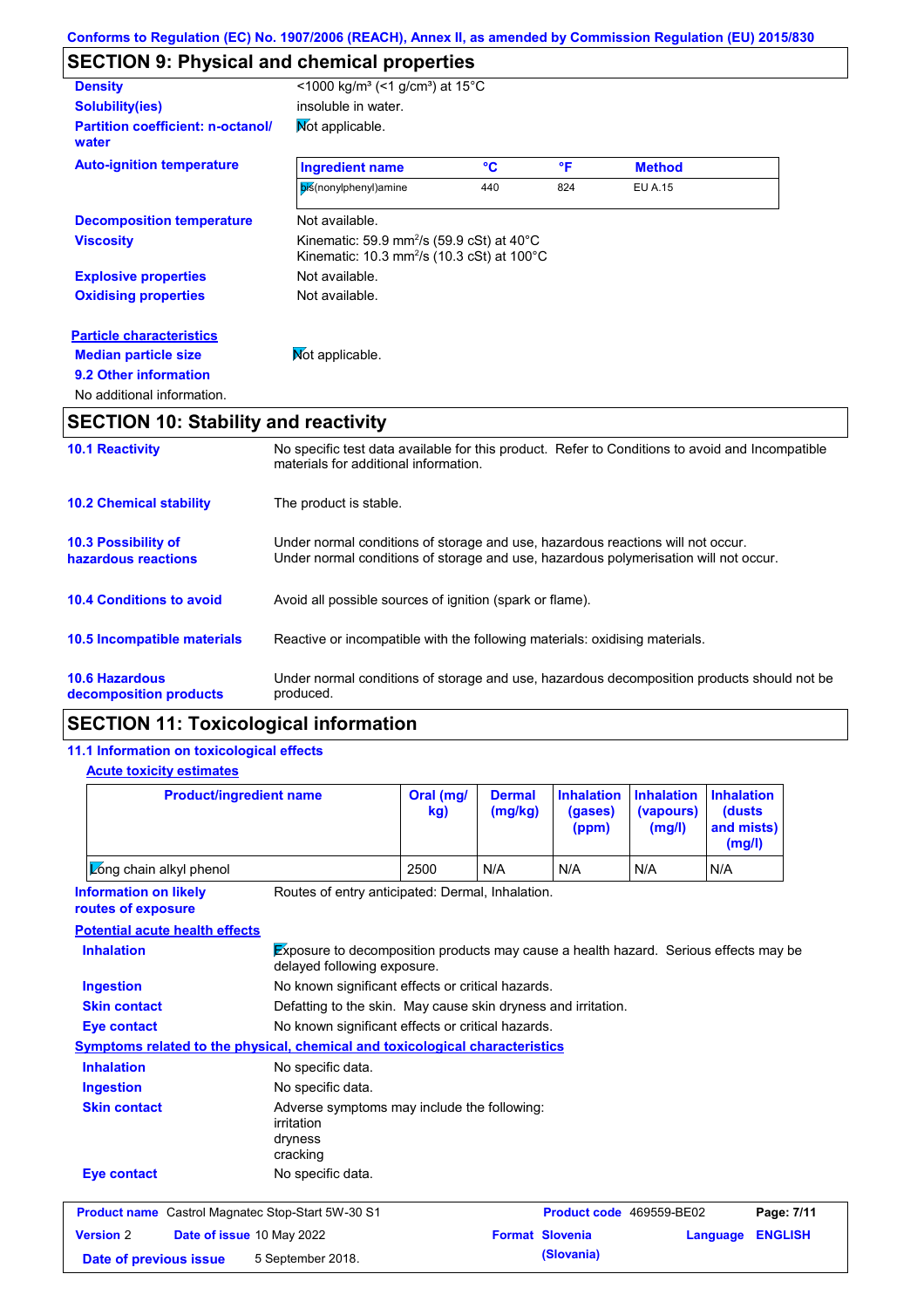## **SECTION 11: Toxicological information**

|                                         | Delayed and immediate effects as well as chronic effects from short and long-term exposure                                                                                                                                                                                                                                                                                                               |
|-----------------------------------------|----------------------------------------------------------------------------------------------------------------------------------------------------------------------------------------------------------------------------------------------------------------------------------------------------------------------------------------------------------------------------------------------------------|
| <b>Inhalation</b>                       | Overexposure to the inhalation of airborne droplets or aerosols may cause irritation of the<br>respiratory tract.                                                                                                                                                                                                                                                                                        |
| <b>Ingestion</b>                        | Ingestion of large quantities may cause nausea and diarrhoea.                                                                                                                                                                                                                                                                                                                                            |
| <b>Skin contact</b>                     | Prolonged or repeated contact can defat the skin and lead to irritation and/or dermatitis.                                                                                                                                                                                                                                                                                                               |
| Eye contact                             | Potential risk of transient stinging or redness if accidental eye contact occurs.                                                                                                                                                                                                                                                                                                                        |
| <b>Potential chronic health effects</b> |                                                                                                                                                                                                                                                                                                                                                                                                          |
| <b>General</b>                          | USED ENGINE OILS<br>Combustion products resulting from the operation of internal combustion engines contaminate<br>engine oils during use. Used engine oil may contain hazardous components which have the<br>potential to cause skin cancer. Frequent or prolonged contact with all types and makes of used<br>engine oil must therefore be avoided and a high standard of personal hygiene maintained. |
| <b>Carcinogenicity</b>                  | No known significant effects or critical hazards.                                                                                                                                                                                                                                                                                                                                                        |
| <b>Mutagenicity</b>                     | No known significant effects or critical hazards.                                                                                                                                                                                                                                                                                                                                                        |
| <b>Developmental effects</b>            | No known significant effects or critical hazards.                                                                                                                                                                                                                                                                                                                                                        |
| <b>Fertility effects</b>                | No known significant effects or critical hazards.                                                                                                                                                                                                                                                                                                                                                        |

## **SECTION 12: Ecological information**

#### **12.1 Toxicity**

**Environmental hazards** Not classified as dangerous

### **12.2 Persistence and degradability**

Expected to be biodegradable.

#### **12.3 Bioaccumulative potential**

This product is not expected to bioaccumulate through food chains in the environment.

| <b>12.4 Mobility in soil</b>                            |                                                                      |
|---------------------------------------------------------|----------------------------------------------------------------------|
| <b>Soil/water partition</b><br><b>coefficient (Koc)</b> | Not available.                                                       |
| <b>Mobility</b>                                         | Spillages may penetrate the soil causing ground water contamination. |

#### **12.5 Results of PBT and vPvB assessment**

Product does not meet the criteria for PBT or vPvB according to Regulation (EC) No. 1907/2006, Annex XIII.

#### **12.6 Other adverse effects**

Spills may form a film on water surfaces causing physical damage to organisms. Oxygen transfer could also be impaired. **Other ecological information**

## **SECTION 13: Disposal considerations**

### **13.1 Waste treatment methods**

### **Product**

**Methods of disposal**

Where possible, arrange for product to be recycled. Dispose of via an authorised person/ licensed waste disposal contractor in accordance with local regulations.

## **Hazardous waste** Yes.

| European waste catalogue (EWC) |                                                                  |  |
|--------------------------------|------------------------------------------------------------------|--|
| Waste code                     | <b>Waste designation</b>                                         |  |
| 13 02 05*                      | Imineral-based non-chlorinated engine, gear and lubricating oils |  |

However, deviation from the intended use and/or the presence of any potential contaminants may require an alternative waste disposal code to be assigned by the end user.

#### **Packaging**

| <b>Methods of disposal</b>                                                                                                                                            |                           | Where possible, arrange for product to be recycled. Dispose of via an authorised person/<br>licensed waste disposal contractor in accordance with local regulations.                                                                    |  |                        |                                 |                |
|-----------------------------------------------------------------------------------------------------------------------------------------------------------------------|---------------------------|-----------------------------------------------------------------------------------------------------------------------------------------------------------------------------------------------------------------------------------------|--|------------------------|---------------------------------|----------------|
| <b>Special precautions</b>                                                                                                                                            |                           | This material and its container must be disposed of in a safe way. Empty containers or liners<br>may retain some product residues. Avoid dispersal of spilt material and runoff and contact with<br>soil, waterways, drains and sewers. |  |                        |                                 |                |
| Slovenia - Hazardous waste<br>This product is classified as dangerous according to Slovenian waste treatment rules [Ur.l. RS.<br>No. 45/2000 as amended and adapted]. |                           |                                                                                                                                                                                                                                         |  |                        |                                 |                |
|                                                                                                                                                                       |                           | <b>Product name</b> Castrol Magnatec Stop-Start 5W-30 S1                                                                                                                                                                                |  |                        | <b>Product code</b> 469559-BE02 | Page: 8/11     |
| <b>Version 2</b>                                                                                                                                                      | Date of issue 10 May 2022 |                                                                                                                                                                                                                                         |  | <b>Format Slovenia</b> | Language                        | <b>ENGLISH</b> |

**Date of previous issue 5** September 2018. **(Slovania) (Slovania)**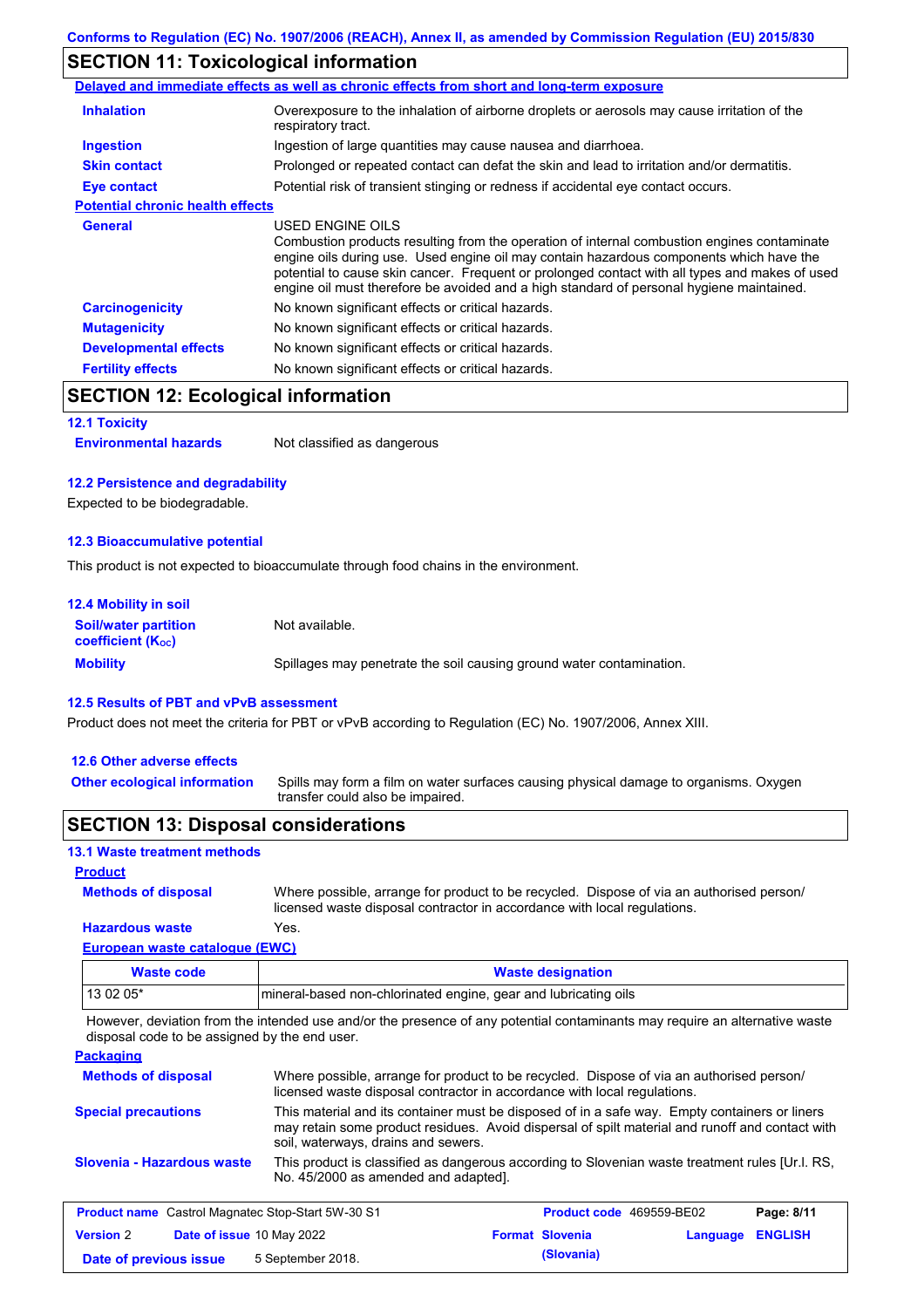# **SECTION 13: Disposal considerations**

**References** Commission 2014/955/EU Directive 2008/98/EC

# **SECTION 14: Transport information**

|                                           | <b>ADR/RID</b> | <b>ADN</b>     | <b>IMDG</b>              | <b>IATA</b>    |
|-------------------------------------------|----------------|----------------|--------------------------|----------------|
| 14.1 UN number                            | Not regulated. | Not regulated. | Not regulated.           | Not regulated. |
| 14.2 UN proper<br>shipping name           |                |                |                          |                |
| <b>14.3 Transport</b><br>hazard class(es) |                |                |                          |                |
| 14.4 Packing<br>group                     |                |                | $\overline{\phantom{0}}$ |                |
| 14.5<br><b>Environmental</b><br>hazards   | No.            | No.            | No.                      | No.            |
| <b>Additional</b><br>information          |                |                | -                        |                |

**14.6 Special precautions for user** Not available.

| <b>14.7 Transport in bulk</b> | Not available. |
|-------------------------------|----------------|
| according to IMO              |                |
| <b>instruments</b>            |                |

**Version** 2

# **SECTION 15: Regulatory information**

| EU Regulation (EC) No. 1907/2006 (REACH)                                                                                                                 |                                                                                                                                |
|----------------------------------------------------------------------------------------------------------------------------------------------------------|--------------------------------------------------------------------------------------------------------------------------------|
|                                                                                                                                                          | Annex XIV - List of substances subject to authorisation                                                                        |
| <b>Annex XIV</b>                                                                                                                                         |                                                                                                                                |
| None of the components are listed.                                                                                                                       |                                                                                                                                |
| <b>Substances of very high concern</b>                                                                                                                   |                                                                                                                                |
| None of the components are listed.                                                                                                                       |                                                                                                                                |
| EU Regulation (EC) No. 1907/2006 (REACH)                                                                                                                 |                                                                                                                                |
| <b>Annex XVII - Restrictions</b><br>on the manufacture,<br>placing on the market<br>and use of certain<br>dangerous substances,<br>mixtures and articles | Not applicable.                                                                                                                |
| <b>Other regulations</b>                                                                                                                                 |                                                                                                                                |
| <b>REACH Status</b>                                                                                                                                      | The company, as identified in Section 1, sells this product in the EU in compliance with the<br>current requirements of REACH. |
| <b>United States inventory</b><br>(TSCA 8b)                                                                                                              | All components are active or exempted.                                                                                         |
| <b>Australia inventory (AIIC)</b>                                                                                                                        | All components are listed or exempted.                                                                                         |
| <b>Canada inventory</b>                                                                                                                                  | All components are listed or exempted.                                                                                         |
| <b>China inventory (IECSC)</b>                                                                                                                           | All components are listed or exempted.                                                                                         |
| <b>Japan inventory (CSCL)</b>                                                                                                                            | All components are listed or exempted.                                                                                         |
| <b>Korea inventory (KECI)</b>                                                                                                                            | All components are listed or exempted.                                                                                         |
| <b>Philippines inventory</b><br>(PICCS)                                                                                                                  | At least one component is not listed.                                                                                          |
| <b>Taiwan Chemical</b><br><b>Substances Inventory</b><br>(TCSI)                                                                                          | All components are listed or exempted.                                                                                         |

**Date of issue** 10 May 2022 **Format Slovenia Language ENGLISH**

**Date of previous issue 5** September 2018. **(Slovania) (Slovania)**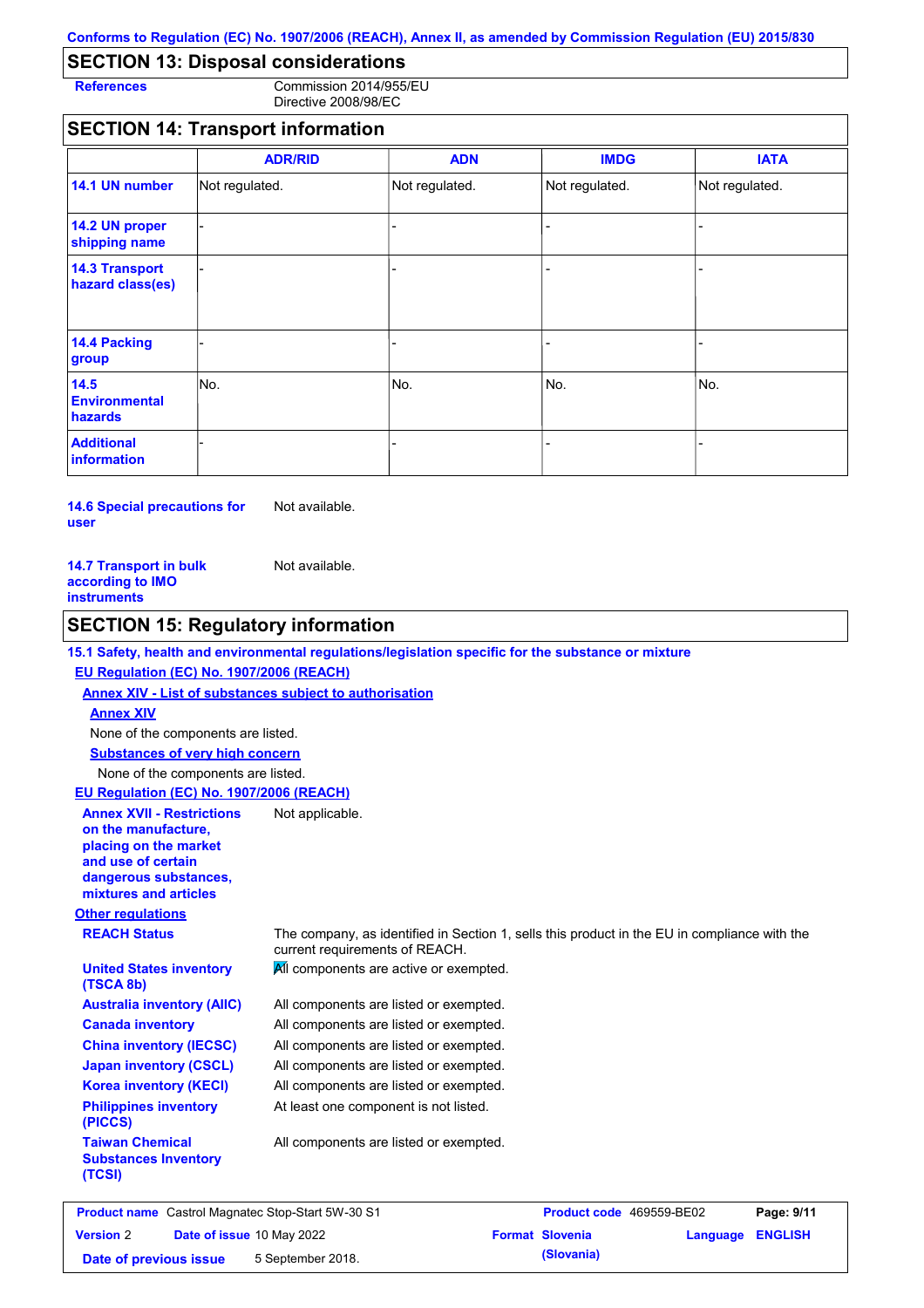## **SECTION 15: Regulatory information**

**Ozone depleting substances (1005/2009/EU)** Not listed.

**Prior Informed Consent (PIC) (649/2012/EU)** Not listed.

**Persistent Organic Pollutants** Not listed.

### **EU - Water framework directive - Priority substances**

None of the components are listed.

**Seveso Directive**

This product is not controlled under the Seveso Directive.

| <b>15.2 Chemical safety</b> | A Chemical Safety Assessment has been carried out for one or more of the substances within  |
|-----------------------------|---------------------------------------------------------------------------------------------|
| assessment                  | this mixture. A Chemical Safety Assessment has not been carried out for the mixture itself. |

## **SECTION 16: Other information**

| <b>Abbreviations and acronyms</b>                 | ADN = European Provisions concerning the International Carriage of Dangerous Goods by<br>Inland Waterway |                          |                 |                |  |  |
|---------------------------------------------------|----------------------------------------------------------------------------------------------------------|--------------------------|-----------------|----------------|--|--|
|                                                   | ADR = The European Agreement concerning the International Carriage of Dangerous Goods by                 |                          |                 |                |  |  |
|                                                   | Road                                                                                                     |                          |                 |                |  |  |
|                                                   | ATE = Acute Toxicity Estimate                                                                            |                          |                 |                |  |  |
|                                                   | <b>BCF = Bioconcentration Factor</b>                                                                     |                          |                 |                |  |  |
|                                                   | CAS = Chemical Abstracts Service                                                                         |                          |                 |                |  |  |
|                                                   | CLP = Classification, Labelling and Packaging Regulation [Regulation (EC) No. 1272/2008]                 |                          |                 |                |  |  |
|                                                   | CSA = Chemical Safety Assessment                                                                         |                          |                 |                |  |  |
|                                                   | CSR = Chemical Safety Report                                                                             |                          |                 |                |  |  |
|                                                   | <b>DMEL = Derived Minimal Effect Level</b>                                                               |                          |                 |                |  |  |
|                                                   | DNEL = Derived No Effect Level                                                                           |                          |                 |                |  |  |
|                                                   | EINECS = European Inventory of Existing Commercial chemical Substances                                   |                          |                 |                |  |  |
|                                                   | ES = Exposure Scenario                                                                                   |                          |                 |                |  |  |
|                                                   | EUH statement = CLP-specific Hazard statement                                                            |                          |                 |                |  |  |
|                                                   | EWC = European Waste Catalogue                                                                           |                          |                 |                |  |  |
|                                                   | GHS = Globally Harmonized System of Classification and Labelling of Chemicals                            |                          |                 |                |  |  |
|                                                   | IATA = International Air Transport Association                                                           |                          |                 |                |  |  |
|                                                   | IBC = Intermediate Bulk Container                                                                        |                          |                 |                |  |  |
|                                                   | <b>IMDG</b> = International Maritime Dangerous Goods                                                     |                          |                 |                |  |  |
|                                                   | LogPow = logarithm of the octanol/water partition coefficient                                            |                          |                 |                |  |  |
|                                                   | MARPOL = International Convention for the Prevention of Pollution From Ships, 1973 as                    |                          |                 |                |  |  |
|                                                   | modified by the Protocol of 1978. ("Marpol" = marine pollution)                                          |                          |                 |                |  |  |
|                                                   | OECD = Organisation for Economic Co-operation and Development                                            |                          |                 |                |  |  |
|                                                   | PBT = Persistent, Bioaccumulative and Toxic                                                              |                          |                 |                |  |  |
|                                                   | <b>PNEC</b> = Predicted No Effect Concentration                                                          |                          |                 |                |  |  |
|                                                   | REACH = Registration, Evaluation, Authorisation and Restriction of Chemicals Regulation                  |                          |                 |                |  |  |
|                                                   | [Regulation (EC) No. 1907/2006]                                                                          |                          |                 |                |  |  |
|                                                   | RID = The Regulations concerning the International Carriage of Dangerous Goods by Rail                   |                          |                 |                |  |  |
|                                                   | <b>RRN = REACH Registration Number</b>                                                                   |                          |                 |                |  |  |
|                                                   | SADT = Self-Accelerating Decomposition Temperature                                                       |                          |                 |                |  |  |
|                                                   | SVHC = Substances of Very High Concern                                                                   |                          |                 |                |  |  |
|                                                   | STOT-RE = Specific Target Organ Toxicity - Repeated Exposure                                             |                          |                 |                |  |  |
|                                                   | STOT-SE = Specific Target Organ Toxicity - Single Exposure                                               |                          |                 |                |  |  |
|                                                   | $TWA = Time weighted average$                                                                            |                          |                 |                |  |  |
|                                                   | $UN = United Nations$                                                                                    |                          |                 |                |  |  |
|                                                   | UVCB = Complex hydrocarbon substance                                                                     |                          |                 |                |  |  |
|                                                   | VOC = Volatile Organic Compound                                                                          |                          |                 |                |  |  |
|                                                   | vPvB = Very Persistent and Very Bioaccumulative                                                          |                          |                 |                |  |  |
|                                                   | Varies = may contain one or more of the following 64741-88-4 / RRN 01-2119488706-23,                     |                          |                 |                |  |  |
|                                                   | 64741-89-5 / RRN 01-2119487067-30, 64741-95-3 / RRN 01-2119487081-40, 64741-96-4/ RRN                    |                          |                 |                |  |  |
|                                                   | 01-2119483621-38, 64742-01-4 / RRN 01-2119488707-21, 64742-44-5 / RRN                                    |                          |                 |                |  |  |
|                                                   | 01-2119985177-24, 64742-45-6, 64742-52-5 / RRN 01-2119467170-45, 64742-53-6 / RRN                        |                          |                 |                |  |  |
|                                                   | 01-2119480375-34, 64742-54-7 / RRN 01-2119484627-25, 64742-55-8 / RRN                                    |                          |                 |                |  |  |
|                                                   | 01-2119487077-29, 64742-56-9 / RRN 01-2119480132-48, 64742-57-0 / RRN                                    |                          |                 |                |  |  |
|                                                   | 01-2119489287-22, 64742-58-1, 64742-62-7 / RRN 01-2119480472-38, 64742-63-8,                             |                          |                 |                |  |  |
|                                                   | 64742-65-0 / RRN 01-2119471299-27, 64742-70-7 / RRN 01-2119487080-42, 72623-85-9 /                       |                          |                 |                |  |  |
|                                                   | RRN 01-2119555262-43, 72623-86-0 / RRN 01-2119474878-16, 72623-87-1 / RRN                                |                          |                 |                |  |  |
|                                                   | 01-2119474889-13                                                                                         |                          |                 |                |  |  |
|                                                   | Procedure used to derive the classification according to Regulation (EC) No. 1272/2008 [CLP/GHS]         |                          |                 |                |  |  |
| Product name Castrol Magnatec Stop-Start 5W-30 S1 |                                                                                                          | Product code 469559-BE02 |                 | Page: 10/11    |  |  |
| <b>Version 2</b><br>Date of issue 10 May 2022     |                                                                                                          | <b>Format Slovenia</b>   | <b>Language</b> | <b>ENGLISH</b> |  |  |

**Date of previous issue 5** September 2018. **(Slovania)**